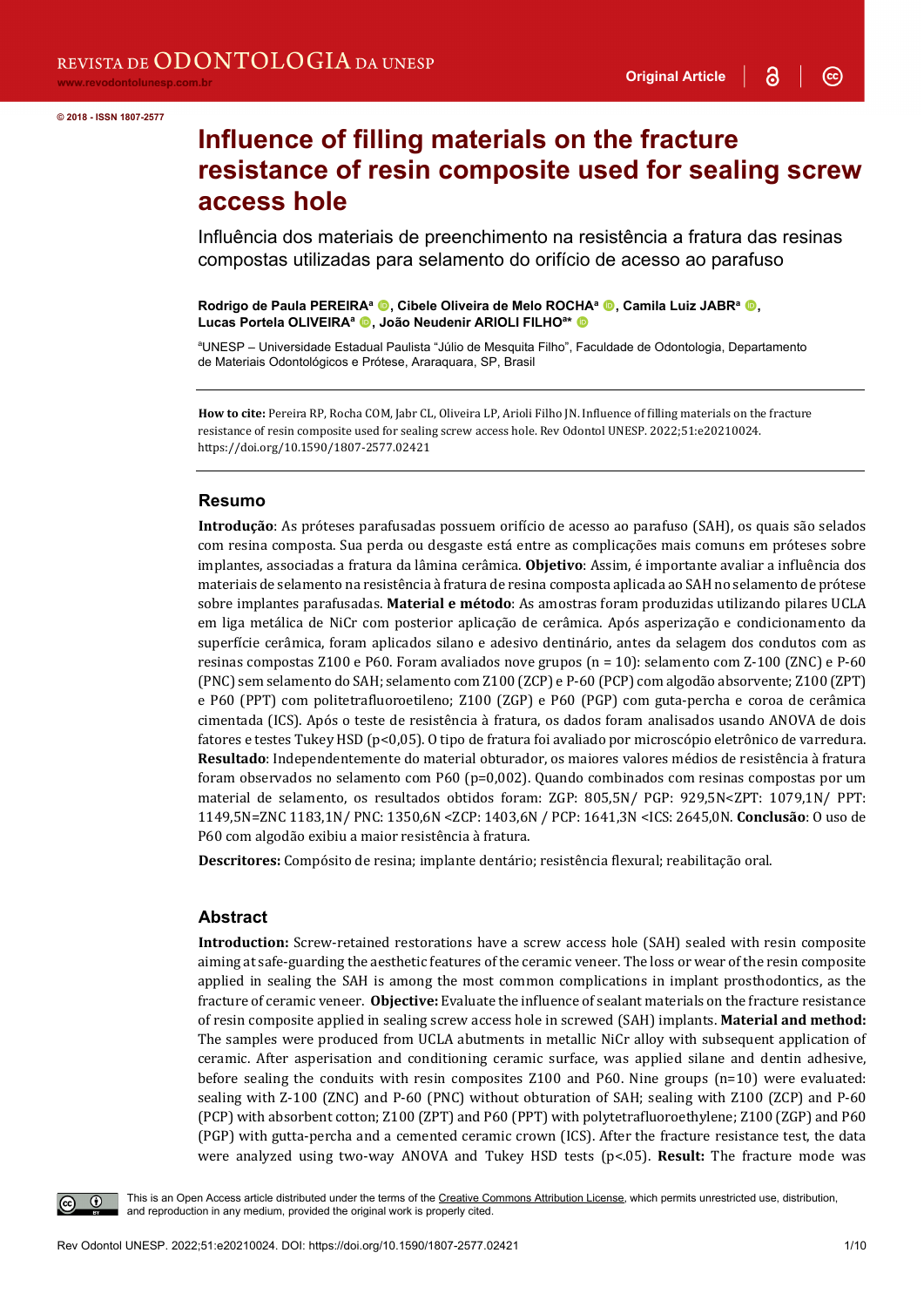evaluated by scanning electron microscope. Irrespective of the filling material, the highest mean values of fracture resistance were observed in the sealing with P60 (p=.002). When combined with resins composed of a sealing material, the results obtained were: ZGP: 805.5N/ PGP: 929.5N<ZPT: 1079.1N/ PPT: 1149.5N=ZNC 1183.1N/ PNC: 1350.6N<ZCP: 1403.6N/ PCP: 1641.3N<ICS: 2645.0N. **Conclusion:** The use of P60 with cotton wool exhibited the highest fracture resistance.

**Descriptors:** Composite resins; dental implant; flexural resistance; mouth rehabilitation.

## **INTRODUCTION**

Generally, implant prosthodontics can be retained by cement or screw, and the choice of the retention mechanism is largely influenced by personal attitudes<sup>1,2</sup>. Remarkably, screw-retained prostheses are found to possess a highly relevant property: a greater degree of retrievability<sup>1,3-5</sup>. Screw-retained restorations have a screw access hole (SAH) that allows access to the fastening screw<sup>6-8</sup>. Indeed, although the placement of the SAH is dependent upon the implant position<sup>5</sup>, the opposing occlusion and the prosthetic components5, it is, nonetheless, preferable that it is centered within the occlusal surface, thus causing lesser disruption of the occlusal anatomy9.

The SAH is sealed with resin composite aiming at safe-guarding the aesthetic features of the ceramic veneer<sup>1-3,7,8</sup>. Aside the aesthetic factors, the sealing of the SAH with resin composite is also regarded essentially important in the sense that it helps to prevent microleakages along the components of the implant system and the presence of malodor7. As has been widely acknowledged in the literature, brittle materials, such as adhesive resin composite, are susceptible to catastrophic failure3, and composite fracture is considered one of the main reasons for the clinical failure of resin composite10.

The loss or wear of the resin composite applied in sealing the SAH is among the most common complications in implant prosthodontics11. Adhesive restorations are required to be durable and functional, considering that the SAH has an average diameter of between 2.5 to 3 mm5,11, which corresponds to 50-60% of the occlusal table1,4,11. In the molar region, the chewing forces are seen to be stronger and may lead to a greater likelihood of fracture of the resin composite stemming from wear and tear of the material caused by the increase in stress observed in the region10. However, even if the occlusal contacts have been directed to other areas of the occlusal surface to avoid contact with the SAH12, there is an indirect contact through food particles that remain in the area during the chewing process. The trapped food particles can cause wear of the resin surface13.

Another mechanical complication for implant-supported prostheses is the fracture of ceramic veneer3,4,14, which occurs mainly with screw-retained implant restorations owing to the presence of the SAH3,4,11,14. Interestingly, the use of a sealing material, such as the resin composite, may be a solution when it comes to stabilizing the occlusal surface of prostheses with this type of retention2,3.

A filling material has to be condensed into the channel under the resin used to seal the SAH; this material should be easily removable so as to facilitate access without damage to the fixation screw when needed<sup>15</sup>. The filling of the SAH helps to ensure the success of the implant restoration. To address this issue, a wide range of filling materials have been proposed in the literature which include the following: elastomeric impression material<sup>7</sup>, soft composite<sup>16</sup>, cotton pellets<sup>4,7</sup>, foam pellets3, gutta-percha7,16, auto-polymerizing acrylic resin15, wax16, polytetrafluoroethylene (PTFE) tape<sup>15,17</sup>, and a combination of materials such as cotton/ soft composite<sup>16</sup>. Until the present moment, there is a deficiency in the literature, in the sense that, there are no studies that have been devoted toward investigating which type of the aforementioned materials exhibits the most favorable properties for clinical use.

Considering the importance of the screw access hole to the implant-retained restorations and the need to standardize the procedure involving the sealing of the SAH, the present in vitro study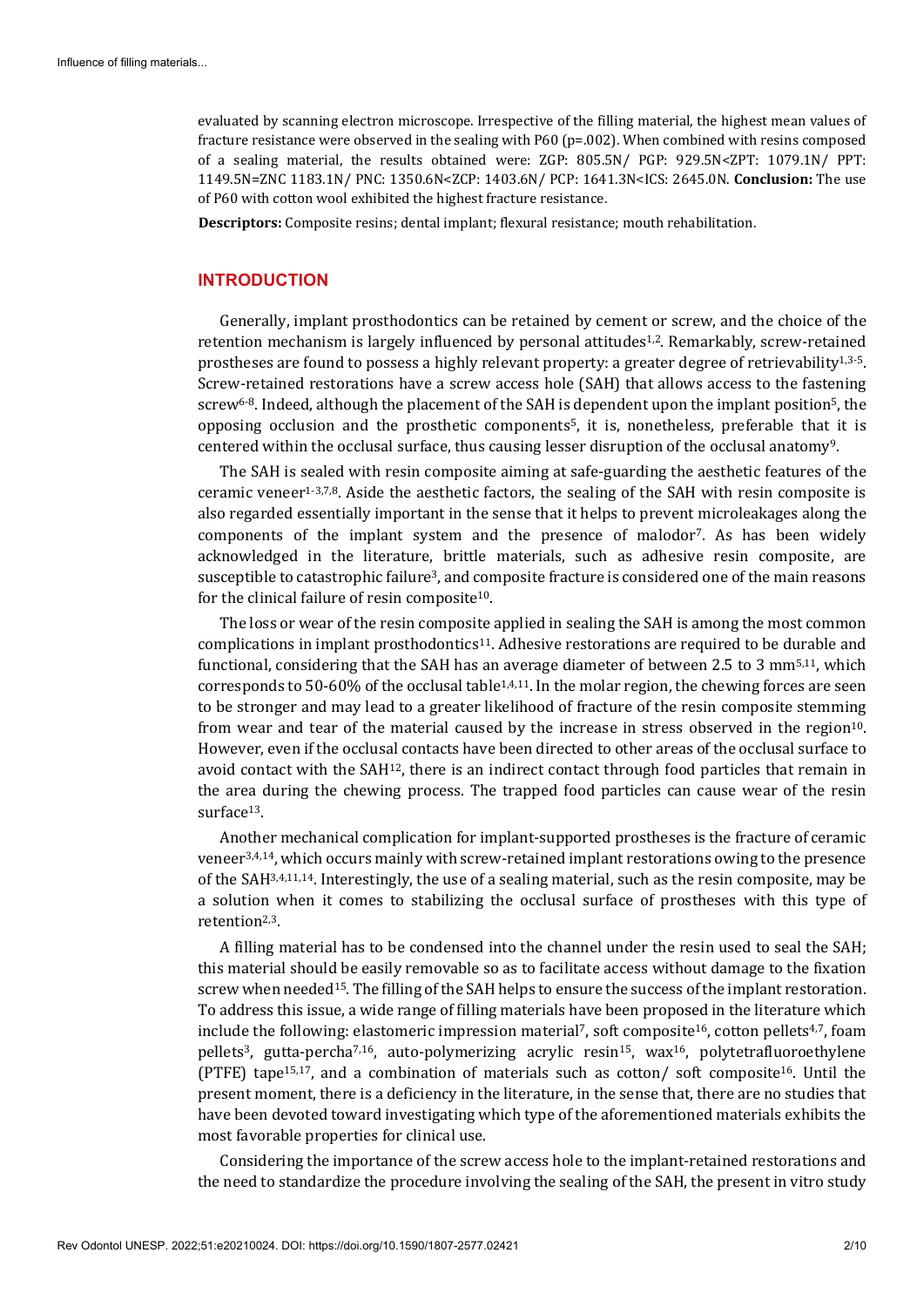was aimed at assessing the influence of different filling materials on the fracture resistance of two resin composites used for sealing the screw access hole. The null hypothesis is that there is no difference between the types of closure materials in terms of fracture resistance of the resin composites used in sealing the SAH of the screwed implants.

#### **MATERIAL AND METHOD**

An experimental study of laboratory type (in vitro) was developed using an implant replica of an external hexagon implant with a diameter of 5.0 mm (3i Implant Innovations) was fixed with a lateral setscrew inside a custom-made metal matrix. An UCLA plastic abutment (3i Implant Innovations) was bolted over the implant analogue. A cylindrical metal matrix with non-stick surface and sectioned in half, with same length of 12.3 mm and a diameter of 10.0 mm, was put around the UCLA. The abutment was embedded with an auto-polymerizing acrylic resin (DuraLay; Reliance Dental MFG).

The total sample size was 90 specimens, divided into 9 groups, each group containing 10 specimens according to the resin composite applied in sealing the SAH and the materials used for filling the SAH. The groups were divided as follows: ZNC- sealing with Z100 (3M ESPE) and without filling of the SAH (negative control, Z100); PNC- sealing with P60 (3M ESPE) and without filling of the SAH (negative control, P60); ZCP- sealing with Z100 and filling with absorbent cotton pellet (Soft Cotton; Ind. Com. Imp. e Exp. LTDA); PCP- sealing with P60 and filling with absorbent cotton pellet; ZPT sealing with Z100 and filling with polytetrafluorethylene tape-PTFE (Isotape; TDV); PPT- sealing with P60 and filling with PTFE; ZGP- sealing with Z100 and filling with guttapercha (Guta-Percha Bastão, Dentsply Ind. E Com. Ltda); PGP- sealing with P60 and filling with gutta-percha; ICS- intact ceramic surface (positive control), simulating a cement-retained metalceramic crown. The two resin composites used in this work are indicated for the posterior teeth18.

The specimens of the ICS group were made using a cylindrical metal matrix with non-stick surface totally filled with auto-polymerizing acrylic resin. After the polymerization of the resin, the metal rod was removed. The specimen was subsequently unscrewed and the two halves of the matrix were separated.

Before casting the specimens, two procedures were carried out: firstly, the specimens of ZNC and PNC groups had the stop screw removed with cylindrical carbide burs at low speed. This was done to allow the introduction of a non-stick metal rod inside the screw channel in order to standardize the weight of the resin composites used to seal the SAH in ZNC and PNC groups, since the specimens of these groups were prepared without filling of the SAH.

The methodology used in this work was based on the study developed by Pereira et al.<sup>19</sup> which involves the casting of all the specimens in Ni-Cr metal alloy (VeraBond II; AALBA Dent. Inc.) according to the standard casting and finishing recommended by the manufacturer's instruction. The next step involved the application of ceramic (Noritake Super Porcelain EX-3; Noritake Kizai Co, Ltd) with a final thickness of 2.0 mm which is in compliance with the manufacturer`s recommendation A non-stick metal rod was inserted into the SAH before the ceramic application aiming at keeping the SAH unclosed.

Prior to carrying out the sealing, the ceramic surface of the SAH, in all specimens, was airabraded, with aluminum oxide of 50 µm (Bio-Art Equipamentos Odontológicos Ltda) at 35 psi for 20 seconds, etched with 10% hydrofluoric acid (Condicionador de porcelanas; Dentsply Ind. E Com. Ltda) for 2 minutes. The ceramic surface was then washed with water spray and dried. Thereafter, the filling of the SAH was performed for the groups, namely, ZCP, PCP, ZPT, PPT, ZGP and PGP. A periodontal probe (Sonda Willians; Golgran Ind. e Com. de Instrumental Odontológico LTDA) was employed with the aim of standardizing the amount of filling inside the channel, and, as such, limit the amount of resin composite in the hole.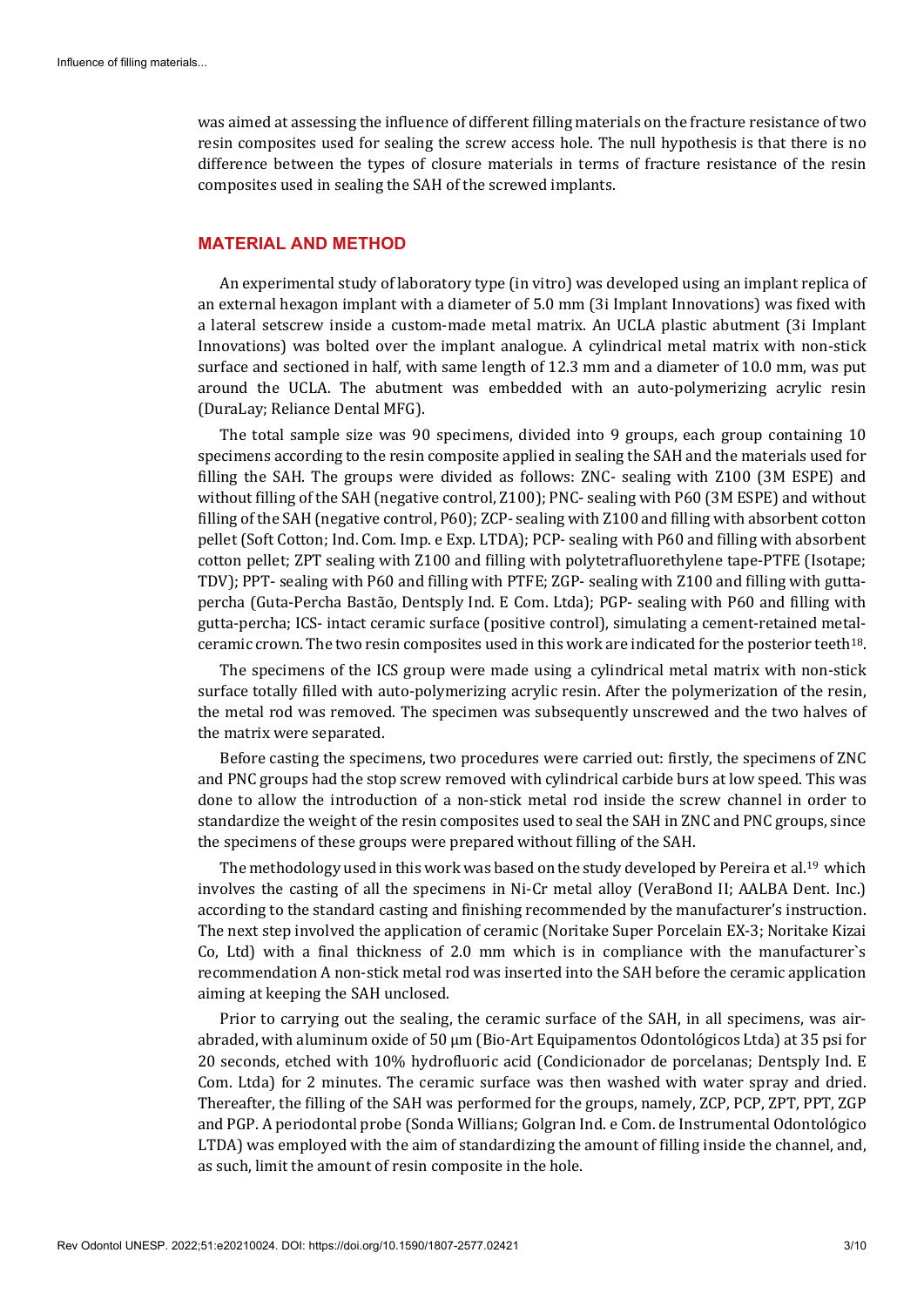After filling the channel, a silane coupling agent (Silano; Dentsply Ind. E Com. Ltda) was applied. Subsequently, a single coat of bonding agent (Scotchbond Multi Uso Plus; 3M ESPE) was applied after one minute followed by polymerization using a visible light unit (Curing Ligth XL3000; 3M ESPE) with a light-source intensity of at least 400 mW/cm2 for 20 seconds. Finally, the resin composite (Z100 or P60) was applied in sealing the SAH in 3 portions, where each portion was subjected to polymerization for 40 seconds by a visible light unit (Curing Light XL3000; 3M ESPE) with a light-source intensity of at least 400mW/cm2 at a distance of 10.0mm from the ceramic surface. In the ZNC and PNC groups, as the experiment did not involve filling of the channel, a metal matrix (10.0 mm of diameter of the cylindrical base and vertical rod with 12.3 mm of length) was employed aiming at standardizing the thickness of the resin composite around 2.0 mm.

All samples were stored in distilled water for 24 hours at a constant temperature of  $37^{\circ}C^{20}$ . They were, subsequently, subjected to thermocycling for 20 hours over 1000 cycles and for 30 seconds each under temperatures of 5°C and 55°C20. Thermocycling makes the results clinically more relevant. This can be attributed to the fact that during this process, there may be an accumulation of damages to the restorations<sup>4</sup>, as a result of the stress from the sealing material which bears a resemblance to the chewing process, thus leading to a reduction of the shear strength<sup>21</sup>. A hardened steel bur with a rounded tip of 1.0 mm diameter was used to apply a vertical static compressive load in the center of the sealing resin or the ceramic surface (ICS group) with the aim of simulating a cusp contact. The fracture resistance testing was performed using a universal testing machine (EMIC DL2000) with a 10KN load cell at 0.5 mm/min cross-head speed<sup>5,19,20</sup>, until the fracture of the composite sealing resin was obtained. During the test, the specimen was held in position with the aid of horizontal screws in a stainless steel matrix.

All data were registered in Newton (N) and analyzed using two-way ANOVA and Tukey Honestly Significant Difference (HSD) test for multiple comparisons with confidence interval of 95% and statistical significance of p < 0.05. The mode of failure of the specimens was evaluated by a scanning electron microscope (SEM) (JSM – 6610LV; JEOL USA Inc.) and was classified as follows: adhesive (failure at the ceramic-resin composite interface), cohesive (fracture within the ceramic or within the resin composite), or a combination of the two failures (areas of cohesive and adhesive failure). The software used was Statistical Package for the Social Sciences (SPSS for Windows, version 21.0) with the significance level set at 5%.

## **RESULT**

The summary of two-way ANOVA (Table 1) is presented along with the p-values of the Levene and Shapiro-Wilk tests relative to the homogeneity of variance and normality of experimental errors, respectively. Irrespective of the filling material, P60 resin showed the highest mean fracture resistance values ( $p=0.002$ ). Among the filling materials investigated here, the worst results were found when gutta-percha was applied while absorbent cotton presented the best results for both resin composites (Table 2).

| <b>Source of variantion</b> |           | Sum of squares Degrees of freedom (df) Mean Square |           | <b>F</b> ratio | Significance |
|-----------------------------|-----------|----------------------------------------------------|-----------|----------------|--------------|
| Resin composite             | 449311.7  |                                                    | 449311.8  | 10.6           | $0.002*$     |
| <b>Filling Material</b>     | 4522317.1 |                                                    | 1507439.0 | 35.7           | $0.000*$     |
| Interaction                 | 75087.6   |                                                    | 25029.2   | 0.5            | 0.621        |
| Error                       | 3412882.9 | 81                                                 | 42134.4   |                |              |

**Table 1.** Summary of two-way ANOVA and p-values of the Levene and Shapiro-Wilk

p-value of Shapiro-Wilk test = 0.879. p-value of Levene test = 0.126. \* significant at 5%.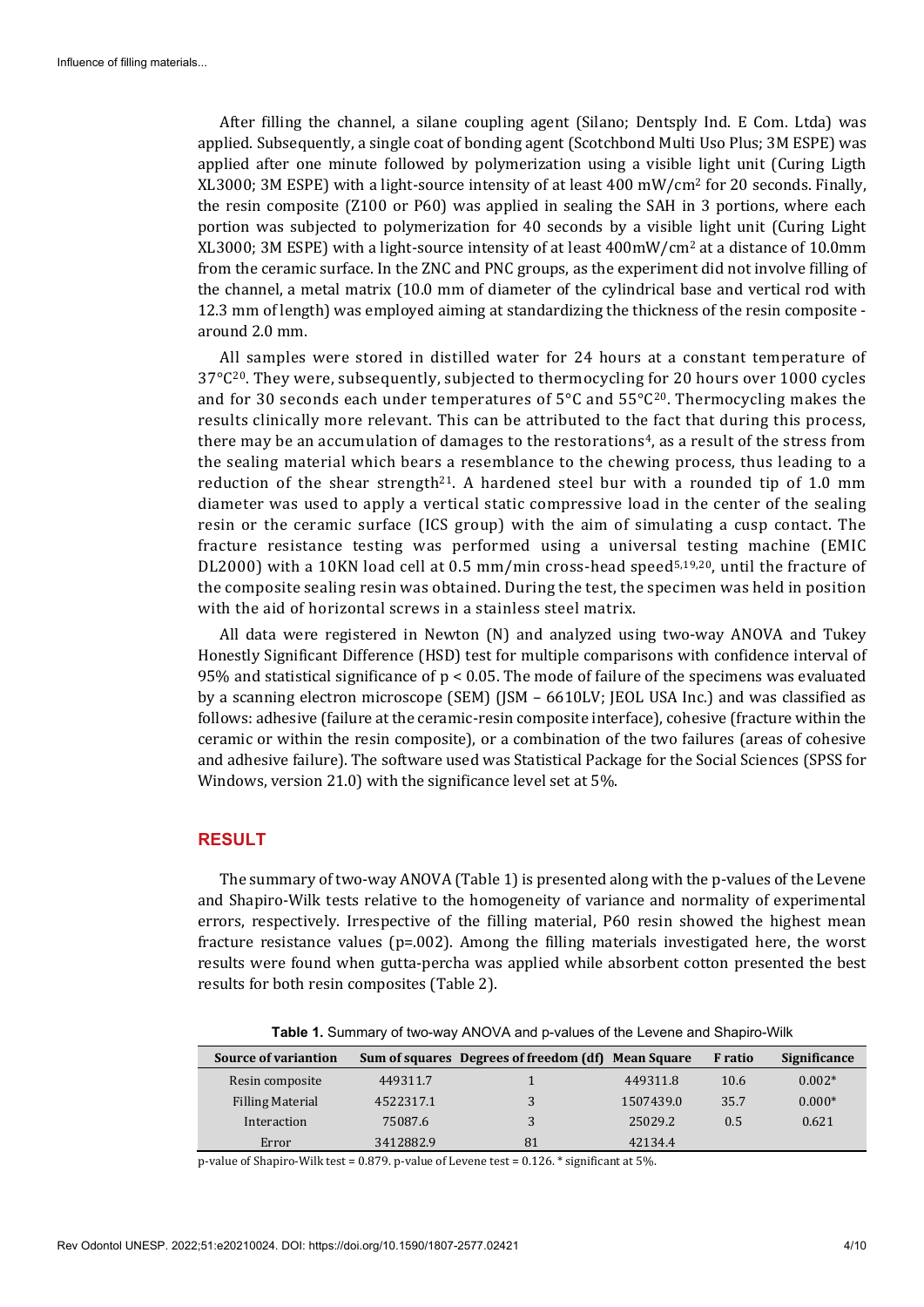| <b>Filling Material</b>     | <b>Z100</b> |         | $\ast$       | <b>P60</b> |         | $\ast$ |
|-----------------------------|-------------|---------|--------------|------------|---------|--------|
|                             | Mean $(N)$  | (SD)    |              | Mean $(N)$ | (SD)    |        |
| Without filling             | 1183.1      | (146.2) | b            | 1350.6     | (240.1) | B      |
| Cotton pelltes              | 1403.6      | (220.6) | $\mathsf{c}$ | 1641.3     | (269.3) | C      |
| Polytetrafluorethylene tape | 1079.1      | (132.6) | b            | 1149.5     | (148.1) | B      |
| Gutta-percha                | 805.5       | (139.1) | $\mathbf{a}$ | 929.5      | (214.6) | A      |
| <b>Positive Control</b>     | 2645.0      | (272.2) | d            | 2645.0     | (272.2) | D      |

**Table 2.** Mean load at fracture in Newton (N) and Standard Deviation (SD)

\*Tukey HSD test for multiple comparisons with a confidence interval of 95%; groups (for each resin) with same letter are not significantly different.

Concerning the mode of failure in the ZNC and PNC groups, most of the specimens were affected by a combination of failures (Figure 1), followed by cohesive failure. In the ZCP, PCP, ZPT and PPT groups, there was prevalence of cohesive failure (Figure 2a and Figure 2b) followed by combination of failure. In the ZGP and PGP groups, all specimens were affected by a combination of failures. None of the specimens exhibited only adhesive failure.



**Figure 1.** Combination of failures (adhesive and cohesive) in specimens of PNC group.



**Figure 2.** Cohesive failures of the resin composite in specimen. **Figure 2a.** Cohesive failures of PCP group. **Figure 2b.** Cohesive failures of ZPT group.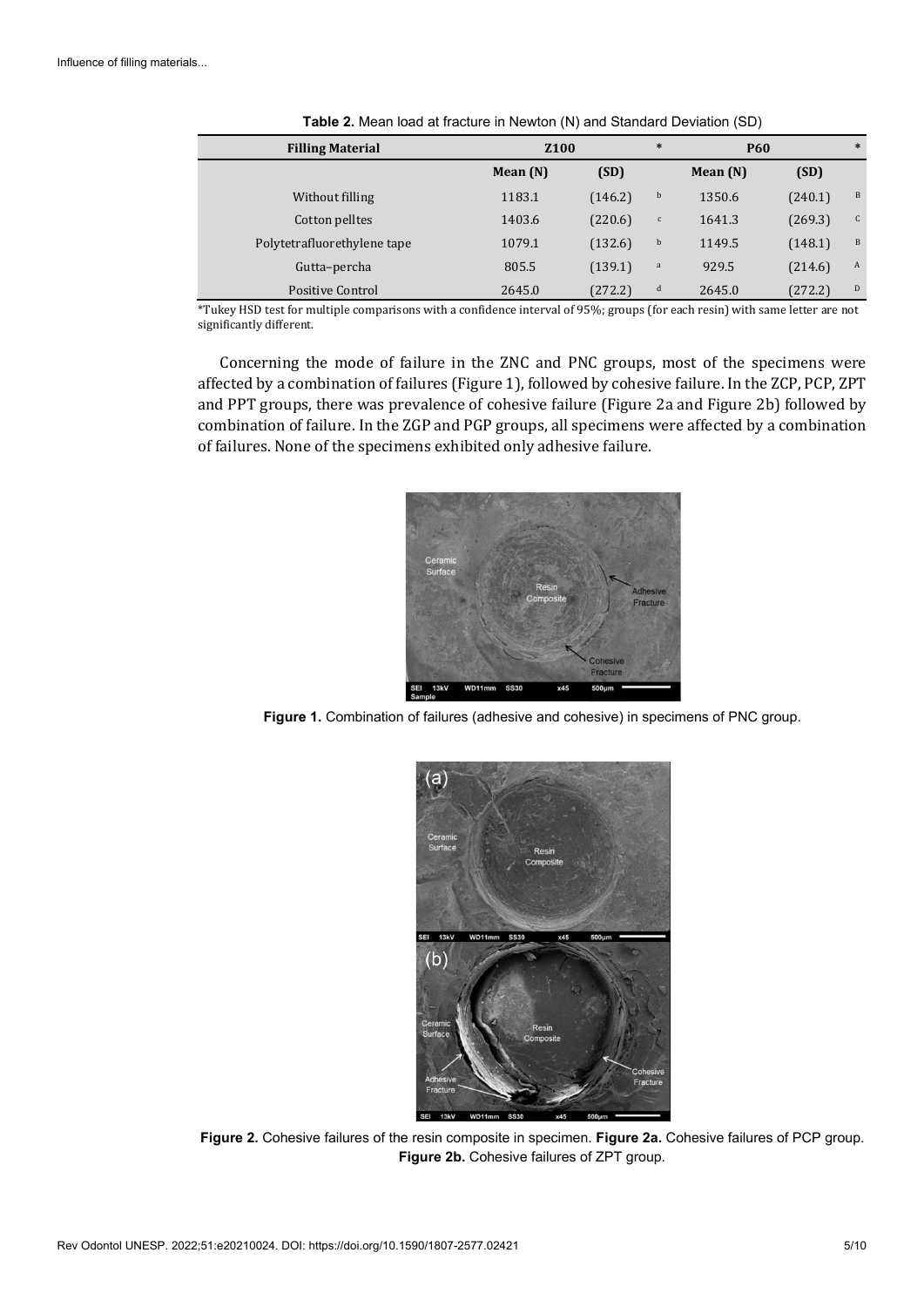Another interesting observation that deserves mentioning is that the bulk of resin composite sank into the channel of the SAH in the cohesive failures, leading to circles of microfractures; this finding was more evident in the groups sealed with Z-100 compared to P-60. Adhesive failures in the ZGP and PGP groups were found to be more catastrophic than in the other groups.

#### **DISCUSSION**

The results obtained in this study showed that the highest average values of fracture resistance in the resin composites tested were found in the group sealed with absorbent cotton, followed by the group with PTFE tape and, finally, the gutta-percha group. The absorbent cotton is found to allow a better condensation and, consequently, a greater support to the composite sealing resin, though its removal from the OAP appears to be difficult15. With regard to the PTFE, although it is easily manipulated, it fails to present a final and effective condensation due to its elasticity and this tends to influence the fracture resistance of the OAP sealing material15. It is also worth mentioning that, contrary to the behavior observed in the PTFE, cotton may be associated with odors and greater infiltration of microorganisms<sup>7,15</sup>. Therefore, these results contribute toward rejecting the hypothesis established in the study.

The connection system between prostheses and implants must be considered a paramount factor if one is to achieve a long-term success in dental operations<sup>6,8</sup>. According to Karl et al.<sup>2</sup>, the decision about which retention mechanism is optimal should be based on the stability and morphology of the occlusal table. But the presence of the SAH can interfere with the occlusion of implant prosthodontics<sup>1,4,11,22</sup>, leading to unstable occlusal contacts<sup>1,6</sup>, and compromising the ability to generate vertical or axial loading. Moreover, the number of ceramic fractures in screwretained prostheses is found to be higher than observed in cement-retained ones. This can be attributed to the fact that the SAH can weaken the occlusal ceramic surface4,5,14,23. However, the retrievability of the screw-retained prostheses is essentially an important advantage of this class of dental prostheses1,4,6,8. The relevance of this property becomes evident mainly when it is necessary to replace or save restorations and implants1,9. Moreover, it is necessary to perform an adequate sealing of the SAH when one takes into account the influence of the SAH on the function and esthetics of the screw-retained prostheses and, in some cases, on the impossibility of distribution of the occlusal contacts around the SAH.

Some authors have pointed out the inexistence of established guidelines for the sealing of the SAH<sup>2,4,23</sup>. According to Moráguez, Belser<sup>15</sup>, some requirements, such as ease of manipulation, influence the choice of material to be employed. The authors argue that although there is hardly any consistent scientific support, the main function of these materials is to protect the head of the screw during the removal of the composite sealing resin<sup>15</sup>. However, the fact that these materials are placed in a position below the composite sealing resin, they could have a functional role of providing support to the resin composite, apart from exercising an influence over the fracture resistance during occlusal stress. This may explain the reason why the cotton pellets exhibited the best results, followed by the PTFE tape and gutta-percha, sequentially.

All the filling materials were repeatedly condensed after the treatment of the ceramic surface with hydrofluoric acid so as to prevent these materials from getting wet prior to the application of silane and bonding agent. Gutta-percha needed to be initially softened by heat and subsequently condensed laterally inside the screw access channel walls for better adaptation7. By so doing, it is likely that gutta-percha has contaminated the pre-treated ceramic surface and has damaged the chemical adhesion between the resin composite and the surface in question.

There was no significant difference between the ZNC and PNC groups (which had no filling material) and the ZPT and PPT groups. This shows that the pattern of adhesion between the sealing restoration and the ceramic surface played an important role in arriving at these results.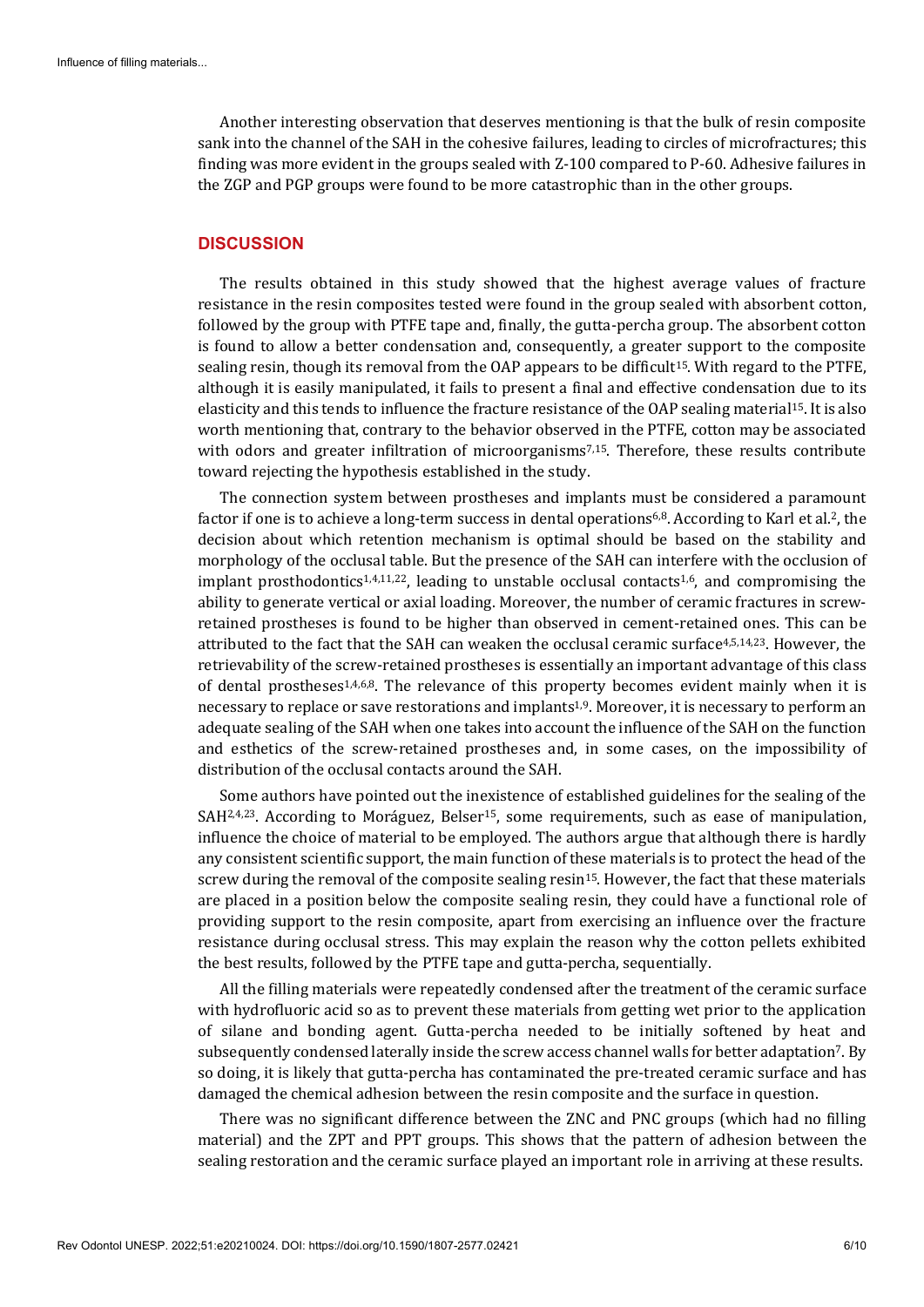The treatment of the ceramic surface of the SAH, used in the present study, was based on repair procedures of fractures in metal-ceramics restorations (MCR). dos Santos et al.20 evaluated the shear bond strength of different repair systems for MCR when the fracture involves only the porcelain body. They demonstrated that one of the best treatments in terms of efficiency was that of the airborne-particle abrasion, followed by etching with phosphoric acid, application of silane agent, adhesive and sealing with Z-100 resin composite. Karl et al.3 (2008) investigated the effect of load cycling on metal ceramic screw-retained implant restorations with unrestored and restored screw access holes. The authors employed the following treatment in sealing the SAH: etching the ceramic surface with hydrofluoric acid, application of silane coupling agent and bond agent and finalizing the process with the insertion of the resin composite.

A strong and durable bond between the remaining restoration and the repair material is seen to be desirable in that it allows the repair procedure to bear the functional loads and to ensure clinical success<sup>21</sup>. The treatment mechanisms of ceramic surface which include sandblasting with aluminum oxide and etching with hydrofluoric acid or acidulated phosphate fluoride gel are aimed at facilitating micromechanical retention of the resin composite. Furthermore, the application of hydrofluoric acid and the subsequent use of silane coupling agent can enhance the resin composite for the ceramic bond<sup>21</sup>. In other words, the treatments of the substrate may be used to promote mechanical retention, or chemical adhesion between the repair material and the substrate. In view of that, it is common to see the use of several combinations of adhesive systems and resin composites in conjunction with several surface treatments<sup>20</sup>.

It is important to be mindful that the intra-oral use of hydrofluoric acid can be hazardous to the human tissue, mainly in the face of an inadequate rubber dam isolation. In such a situation, the of use of this acid may not be practicable due to its in vivo biological risks, even though there have been studies that have reported its intra-oral use in porcelain repair<sup>21</sup>. Indeed, it is necessary to redouble care when it comes to its use in clinical situation.

The mechanical test used in the present study was aimed at emulating an occlusal contact of a cusp on the resin composite, as it may occur in the posterior teeth. In this sense, the resin composite needed to have an adequate resistance to withstand the force applied.

The two resin composites employed in our present investigation come with some underlying differences. The Z-100 is a universal hybrid composite while the P-60 is a packable hybrid composite. Both composites, however, have spherical fillers in their composition with the P-60 exhibiting relatively larger fillers compared to the Z-100<sup>24</sup>. Remarkably though, some authors have shown that both composites have similar shapes, size and distribution of inorganic particles and can be used in posterior region by virtue of the fact that they have a filler content volume percentage of approximately 60%18.

There is a general consensus that concentration, morphology and particle size of the filler exert influence over the mechanical properties of resin composites<sup>18,24</sup>. Nonetheless, the best results found for P-60 cannot be possibly explained by the difference in the filler content of Z-100; this is because the difference is virtually small. This observation is in line with the findings of the study published by Ilie et al.25 which showed that an increase was observed in the fracture toughness of the resin composites when the volume of the filler content underwent an increase of up to 57%; this was followed by constant values up to 65% (volume rate of P-60 and Z-100).

In the study published by Adabo et al.18 P-60 showed a flexural strength greater than that of Z-100. This result was not influenced by the filler content volume percentage, but by a possible higher elastic modulus of Z-100 which contributed to a relatively easier development of fragile fracture. The authors18 went further to describe another factor that may have contributed to the result: the organic phase composition. Z-100 has a resinous phase based on the combination of Bis-GMA and TEGDMA, while P-60 is constituted by Bis-GMA and the monomers, namely, BisEMA and UDMA, which replace part of the TEGDMA13,24. The diluent monomers of P-60, BisEMA and UDMA, have higher molecular weight compared to TEGDMA. This higher molecular weight leads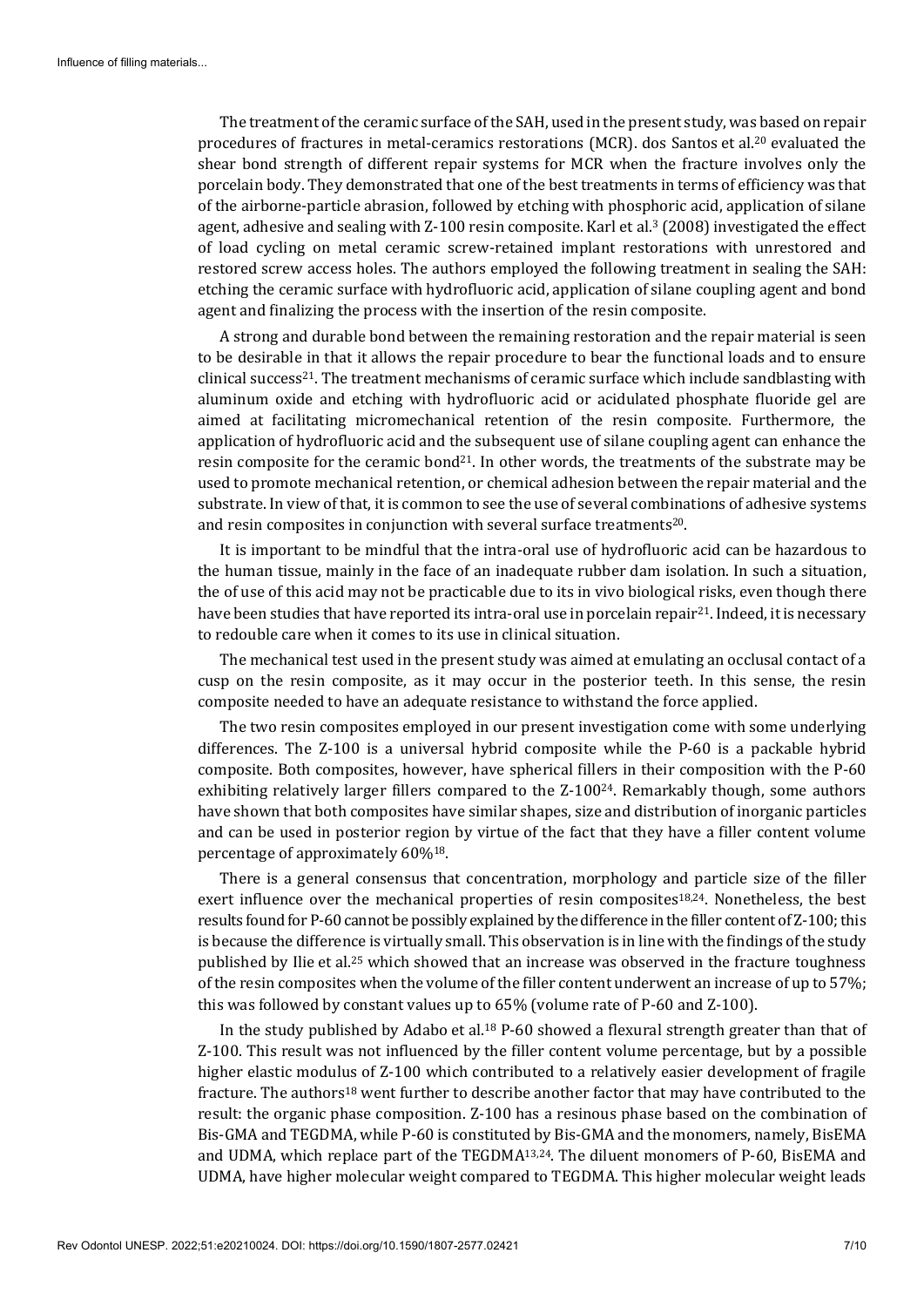to reduced ageing, less shrinkage, slightly softer resin matrix and higher viscosity13. Furthermore, the substitution of part of TEGDMA by UDMA results in an increase in tension and flexural strength18. In view of that, the aforementioned different composition of the two resin composites may have caused the better fracture resistance of P-60. One needs to emphasize, however, that differences in mechanical properties as shown in this in vitro study can only produce an effect in vivo after a longer observation time10.

Finally, it is worth pointing out that the higher strength values were obtained by positive control simulating an intact surface of a cement-retained restoration. However, both the resin composites evaluated here presented average values of fracture resistance ranging from 300 to 880 N found to be greater than the maximum bite force for the first molar<sup>4</sup>. In other words, the guideline for sealing the SAH which has been tested here, at least in theory, is able to withstand occlusal stress. Most importantly, it is possible to allow a better distribution of occlusal contacts on the occlusal table and a generation of vertical or axial loading, thus, decreasing the stress on the implant-supported restoration as well as on the implant and the bone-implant interface.

Clearly, one ought to be mindful that this is an in vitro study and, as such, it has its inherent limitations. In this context, the outcomes must be interpreted cautiously when one aims to correlate them with real-life clinical situations. Additional studies need to be carried out in order to clinically assay the present sealing guidelines aiming at investigating the mechanical, biological and aesthetic effects of the different diameters of the screw access orifice with the resin composite sealing materials in screwed implants.

### **CONCLUSION**

The following conclusions were drawn considering the limitations encountered in this in vitro study:

- 1. The filling materials exerted an influence over the fracture resistance of the resin composite. In addition, P60 presented the highest fracture resistance when it is associated with absorbent cotton as filling material;
- 2. The sealing guideline evaluated in the present study can be a good way to improve the distribution of the occlusal contacts in screw-retained implant restorations.

#### **ACKNOWLEDGEMENTS**

This research was financially supported by São Paulo Research Foundation (FAPESP) - grant No. 2007/04695-2.

#### **REFERENCES**

- 1. Vigolo P, Givani A, Majzoub Z, Cordioli G. Cemented versus screw-retained implant-supported singletooth crowns: a 4-year prospective clinical study. Int J Oral Maxillofac Implants. 2004 Mar-Apr;19(2):260-5. [PMid:15101598.](https://www.ncbi.nlm.nih.gov/entrez/query.fcgi?cmd=Retrieve&db=PubMed&list_uids=15101598&dopt=Abstract)
- 2. Karl M, Graef F, Taylor TD, Heckmann SM. In vitro effect of load cycling on metal-ceramic cement- and screw-retained implant restorations. J Prosthet Dent. 2007 Mar;97(3):137-40. [http://dx.doi.org/10.1016/j.prosdent.2007.01.001.](https://doi.org/10.1016/j.prosdent.2007.01.001) [PMid:17394911.](https://www.ncbi.nlm.nih.gov/entrez/query.fcgi?cmd=Retrieve&db=PubMed&list_uids=17394911&dopt=Abstract)
- 3. Karl M, Graef F, Wichmann MG, Heckmann SM. The effect of load cycling on metal ceramic screwretained implant restorations with unrestored and restored screw access holes. J Prosthet Dent. 2008 Jan;99(1):19-24. [http://dx.doi.org/10.1016/S0022-3913\(08\)60004-9.](https://doi.org/10.1016/S0022-3913(08)60004-9) [PMid:18182181.](https://www.ncbi.nlm.nih.gov/entrez/query.fcgi?cmd=Retrieve&db=PubMed&list_uids=18182181&dopt=Abstract)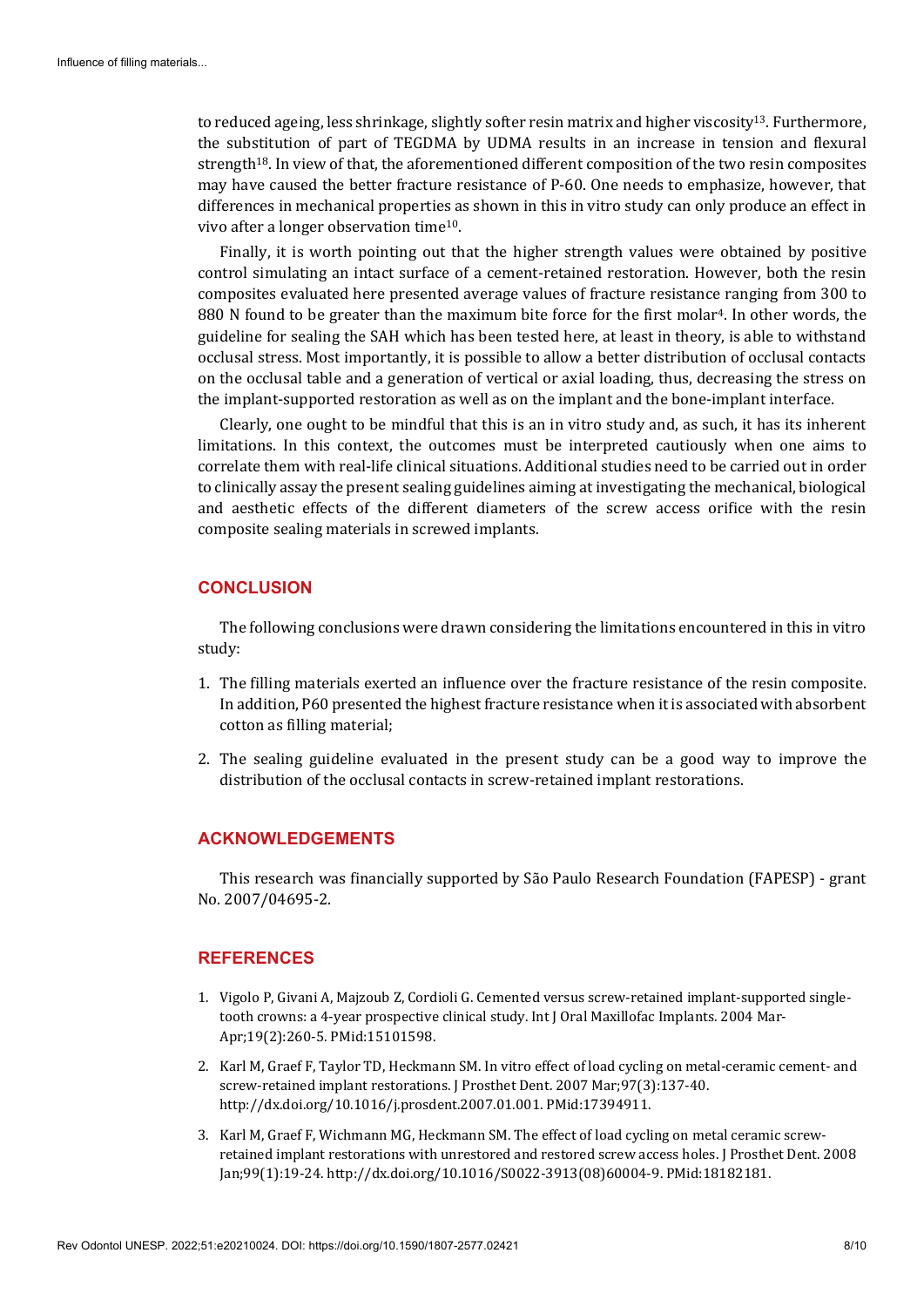- 4. Al-Omari WM, Shadid R, Abu-Naba'a L, Masoud BE. Porcelain fracture resistance of screw-retained, cement-retained, and screw-cement-retained implant-supported metal ceramic posterior cr[owns.](https://www.ncbi.nlm.nih.gov/entrez/query.fcgi?cmd=Retrieve&db=PubMed&list_uids=20136704&dopt=Abstract) J Prosthodont. 2010 Jun;19(4):263-73[. http://dx.doi.org/10.1111/j.1532-849X.2009.00560.x.](https://doi.org/10.1111/j.1532-849X.2009.00560.x) [PMid:20136704.](https://www.ncbi.nlm.nih.gov/entrez/query.fcgi?cmd=Retrieve&db=PubMed&list_uids=20136704&dopt=Abstract)
- 5. Torrado E, Ercoli C, Mardini MA, Graser GN, Tallents RH, Cordaro L. A comparison of the porcelain fracture resistance of screw-retained and cement-retained implant-supported metal-cer[amic crowns.](https://www.ncbi.nlm.nih.gov/entrez/query.fcgi?cmd=Retrieve&db=PubMed&list_uids=15211294&dopt=Abstract) J Prosthet Dent. 2004 Jun;91(6):532-7. [http://dx.doi.org/10.1016/j.prosdent.2004.03.014.](https://doi.org/10.1016/j.prosdent.2004.03.014) [PMid:15211294.](https://www.ncbi.nlm.nih.gov/entrez/query.fcgi?cmd=Retrieve&db=PubMed&list_uids=15211294&dopt=Abstract)
- 6. Zarone F, Sorrentino R, Traini T, Di lorio D, Caputi S. Fracture resistance of implant-supported screwversus cement-retained porcelain fused to metal single crowns: SEM fractographic analysis. Dent Mater. 2007 Mar;23(3):296-301[. http://dx.doi.org/10.1016/j.dental.2005.10.013.](https://doi.org/10.1016/j.dental.2005.10.013) [PMid:16564081.](https://www.ncbi.nlm.nih.gov/entrez/query.fcgi?cmd=Retrieve&db=PubMed&list_uids=16564081&dopt=Abstract)
- 7. Park SD, Lee Y, Kim YL, Yu SH, Bae JM, Cho HW. Microleakage of different sealing materials in access holes of internal connection implant systems. J Prosthet Dent. 2012 Sep;108(3):173-80. [http://dx.doi.org/10.1016/S0022-3913\(12\)60143-7.](https://doi.org/10.1016/S0022-3913(12)60143-7) [PMid:22944313.](https://www.ncbi.nlm.nih.gov/entrez/query.fcgi?cmd=Retrieve&db=PubMed&list_uids=22944313&dopt=Abstract)
- 8. Kurt M, Ural C, Kulunk T, Sanal AF, Erkoçak A. The effect of screw color and technique to fill access hole on the final color of screw-retained implant crowns. J Oral Implantol. 2011 Dec;37(6):673-9. [http://dx.doi.org/10.1563/AAID-JOI-D-10-00045.1.](https://doi.org/10.1563/AAID-JOI-D-10-00045.1) [PMid:20553168.](https://www.ncbi.nlm.nih.gov/entrez/query.fcgi?cmd=Retrieve&db=PubMed&list_uids=20553168&dopt=Abstract)
- 9. Chiche GJ, Pinault A. Considerations for fabrication of implant-supported posterior restorations. Int J Prosthodont. 1991 Jan-Feb;4(1):37-44. [PMid:2012669.](https://www.ncbi.nlm.nih.gov/entrez/query.fcgi?cmd=Retrieve&db=PubMed&list_uids=2012669&dopt=Abstract)
- 10. Da Rosa Rodolpho PA, Donassollo TA, Cenci MS, Loguércio AD, Moraes RR, Bronkhorst EM, et al. 22- Year clinical evaluation of the performance of two posterior composites with different filler characteristics. Dent Mater. 2011 Oct;27(10):955-63[. http://dx.doi.org/10.1016/j.dental.2011.06.001.](https://doi.org/10.1016/j.dental.2011.06.001) [PMid:21762980.](https://www.ncbi.nlm.nih.gov/entrez/query.fcgi?cmd=Retrieve&db=PubMed&list_uids=21762980&dopt=Abstract)
- 11. Michalakis KX, Hirayama H, Garefis PD. Cement-retained versus screw-retained implant restorations: a critical review. Int J Oral Maxillofac Implants. 2003 Sep-Oct;18(5):719-28. [PMid:14579961.](https://www.ncbi.nlm.nih.gov/entrez/query.fcgi?cmd=Retrieve&db=PubMed&list_uids=14579961&dopt=Abstract)
- 12. Chee W, Jivraj S. Screw versus cemented implant supported restorations. Br Dent J. 2006 Oct;201(8):501-7. [http://dx.doi.org/10.1038/sj.bdj.4814157.](https://doi.org/10.1038/sj.bdj.4814157) [PMid:17057675.](https://www.ncbi.nlm.nih.gov/entrez/query.fcgi?cmd=Retrieve&db=PubMed&list_uids=17057675&dopt=Abstract)
- 13. Yap AU. Occlusal contact area (OCA) wear of two new composite restoratives. J Oral Rehabil. 2002 Feb;29(2):194-200[. http://dx.doi.org/10.1046/j.1365-2842.2002.00814.x.](https://doi.org/10.1046/j.1365-2842.2002.00814.x) [PMid:11856400.](https://www.ncbi.nlm.nih.gov/entrez/query.fcgi?cmd=Retrieve&db=PubMed&list_uids=11856400&dopt=Abstract)
- 14. de Oliveira JL, Martins LM, Sanada J, de Oliveira PC, do Valle AL. The effect of framework design on fracture resistance of metal-ceramic implant-supported single crowns. Int J Prosthodont. 2010 Jul-Aug;23(4):350-2. [PMid:20617225.](https://www.ncbi.nlm.nih.gov/entrez/query.fcgi?cmd=Retrieve&db=PubMed&list_uids=20617225&dopt=Abstract)
- 15. Moráguez OD, Belser UC. The use of polytetrafluoroethylene tape for the management of screw access channels in implant-supported prostheses. J Prosthet Dent. 2010 Mar;103(3):189-91. [http://dx.doi.org/10.1016/S0022-3913\(10\)60029-7.](https://doi.org/10.1016/S0022-3913(10)60029-7) [PMid:20188242.](https://www.ncbi.nlm.nih.gov/entrez/query.fcgi?cmd=Retrieve&db=PubMed&list_uids=20188242&dopt=Abstract)
- 16. Tarica DY, Alvarado VM, Truong ST. Survey of United States dental schools on cementation protocols for implant crown restorations. J Prosthet Dent. 2010 Feb;103(2):68-79. [http://dx.doi.org/10.1016/S0022-3913\(10\)00016-8.](https://doi.org/10.1016/S0022-3913(10)00016-8) [PMid:20141811.](https://www.ncbi.nlm.nih.gov/entrez/query.fcgi?cmd=Retrieve&db=PubMed&list_uids=20141811&dopt=Abstract)
- 17. Naik S, Tredwin CJ, Nesbit M, Setchell DJ, Moles DR. The effect of engaging the screw access channel of an implant abutment with a cement-retained restoration. J Prosthodont. 2009 Apr;18(3):245-8. [http://dx.doi.org/10.1111/j.1532-849X.2008.00408.x.](https://doi.org/10.1111/j.1532-849X.2008.00408.x) [PMid:19141047.](https://www.ncbi.nlm.nih.gov/entrez/query.fcgi?cmd=Retrieve&db=PubMed&list_uids=19141047&dopt=Abstract)
- 18. Adabo GL, dos Santos Cruz CA, Fonseca RG, Vaz LG. The volumetric fraction of inorganic particles and the flexural strength of composites for posterior teeth. J Dent. 2003 Jul;31(5):353-9. [http://dx.doi.org/10.1016/S0300-5712\(03\)00049-6.](https://doi.org/10.1016/S0300-5712(03)00049-6) [PMid:12799120.](https://www.ncbi.nlm.nih.gov/entrez/query.fcgi?cmd=Retrieve&db=PubMed&list_uids=12799120&dopt=Abstract)
- 19. Pereira RP, Rocha CO, Reis JM, Arioli-Filho JN. Influence of sealing of the screw access hole on the fracture resistance of implant-supported restorations. Braz Dent J. 2016 Mar-Apr;27(2):148-52. [http://dx.doi.org/10.1590/0103-6440201600575.](https://doi.org/10.1590/0103-6440201600575) [PMid:27058376.](https://www.ncbi.nlm.nih.gov/entrez/query.fcgi?cmd=Retrieve&db=PubMed&list_uids=27058376&dopt=Abstract)